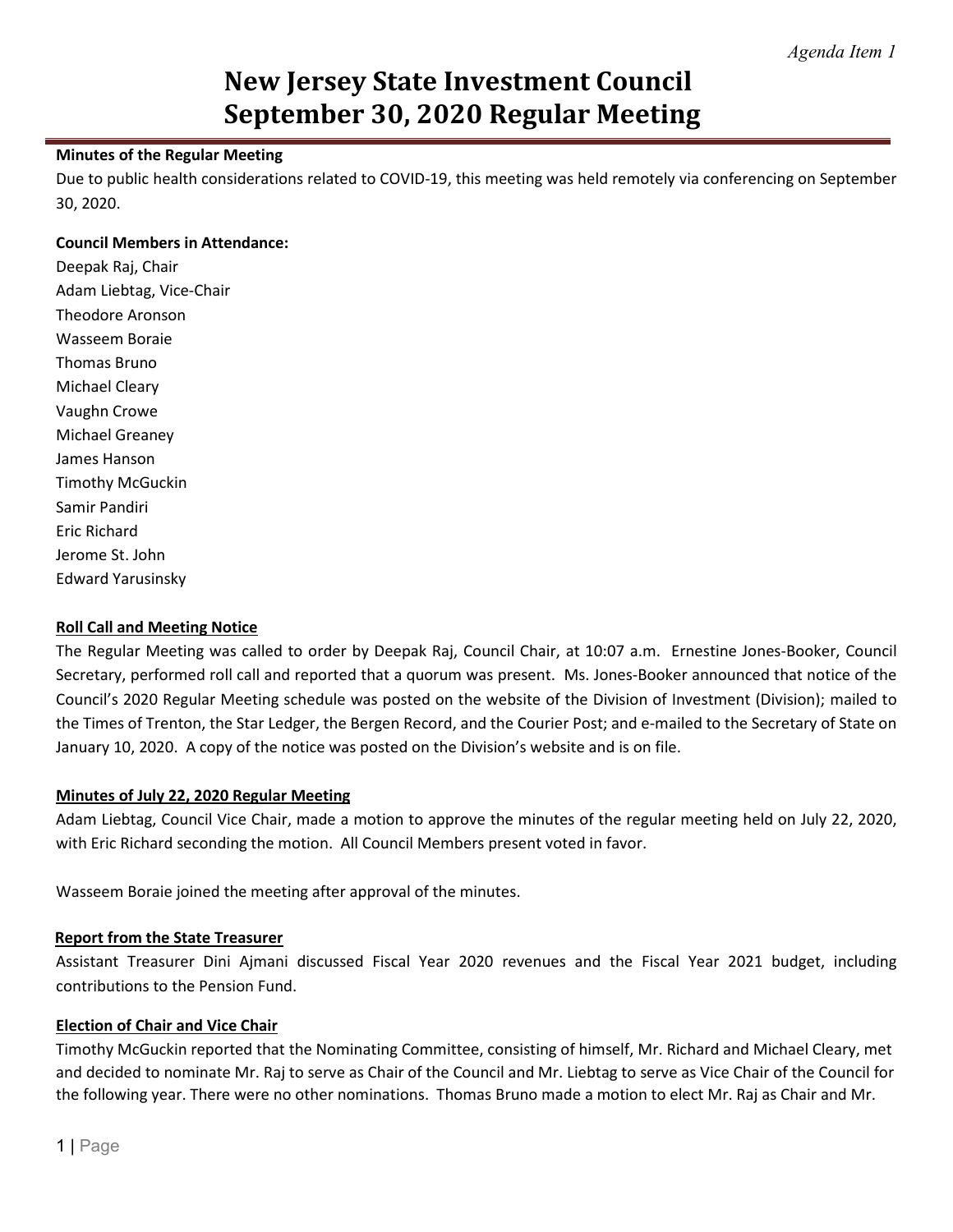# **New Jersey State Investment Council September 30, 2020 Regular Meeting**

Liebtag as Vice Chair, which motion was seconded by Theodore Aronson. By a roll call vote, all members of the Council present voted in favor of the motion.

#### **Appointment of Members to the Executive, Investment Policy, Audit and ESG Committees**

Mr. Raj reappointed for another year each of the current members to the Executive Committee, the Investment Policy Committee, the Audit Committee and the ESG Committee. A list of the members of these committees is attached to these minutes as Exhibit A.

#### **Director's Report/Updates**

Director Corey Amon presented the Director's Report, discussing capital market trends, detailing pension fund performance for Fiscal Year 2020 and describing allocations to various asset classes for Fiscal Year 2021.

#### **Private Markets Performance Review**

Jared Speicher of the Division, along with Michelle Davidson of Aksia TorreyCove, provided an analysis of the performance of the Division's private equity and private credit portfolios. Kevin Higgins and Kathy Jassem of the Division, along with Sean Barber of Hamilton Lane, reviewed the performance of the real estate and real asset portfolios. Finally, Jessie Choi of the Division and Daniel Stern of Cliffwater presented a performance review of the Division's risk mitigation portfolio.

#### **Report on Soft Dollar Expenditures**

Gina Costello of the Division reported on the Division's soft dollar expenditures, under which a portion of commissions paid by the Division is utilized to pay for research and trading services.

#### **Private Equity Co-Investment Discussion**

Mr. Speicher provided an overview of co-investment opportunities for the private equity portfolio, describing different models for co-investment and the advantages of investing in co-investment funds managed by strategic partners. In response to questions from Council members, Mr. Speicher and Mr. Amon discussed performance, alignment of interest and deal flow.

#### **Private Equity Investments**

#### *Separate Account with BlackRock*

Jerome St. John recused himself from discussion of this investment and departed the meeting at this time.

Robert Colton of the Division presented a commitment of up to \$250 million in a separate account investment vehicle to be managed by BlackRock Private Equity Partners. Mr. Colton provided background on the investment management firm and the Division's investment rationale. He further described the fund's strategy and its key investment terms. Mr. Raj reported that the IPC had reviewed the investment and recommended presentation to the Council.

#### *Separate Account with Neuberger Berman*

Mr. Colton of the Division presented a new commitment of up to \$350 million in a separate account investment vehicle to be managed by Neuberger Berman. Mr. Colton provided background on the investment management firm and the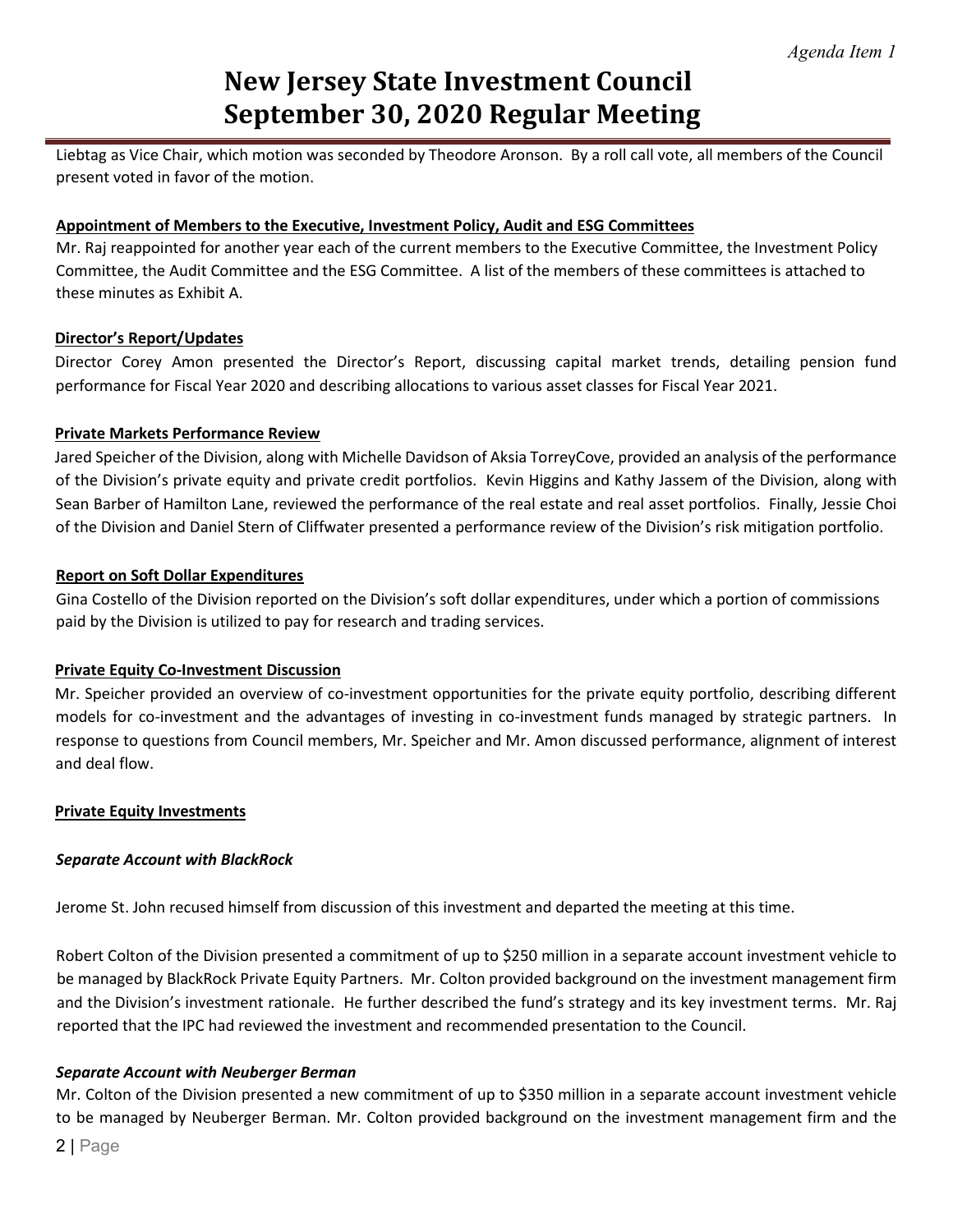# **New Jersey State Investment Council September 30, 2020 Regular Meeting**

Division's investment rationale. He further described the fund's strategy and its key investment terms. Mr. Raj reported that the IPC had reviewed the investment and recommended presentation to the Council.

#### *Separate Account with Asia Alternatives*

Ting Yang of the Division, along with Michelle Davidson of Aksia TorreyCove, presented an investment in a separate account investment vehicle to be managed by Asia Alternatives Management. The investment would be comprised of a new commitment of up to \$100 million, plus recycling of up to \$600 million in future distributions from the new fund and other funds managed by Asia Alternatives Management. Ms. Yang described the Division's investment rationale and discussed the vehicle's structure, strategy and key investment terms. Mr. Raj reported that the IPC had reviewed the investment and recommended presentation to the Council.

#### **Public Comment**

Greg Gorman and Jeff Tittel of NJ Sierra Club, and Barbara Pal of the DivestNJ Coalition, spoke about fossil fuel investments.

#### **Adjournment**

Mr. Bruno made a motion to adjourn the meeting, with Michael Greaney seconding the motion. All Council members present voted in favor of the motion. The meeting was adjourned at 12:52 p.m.